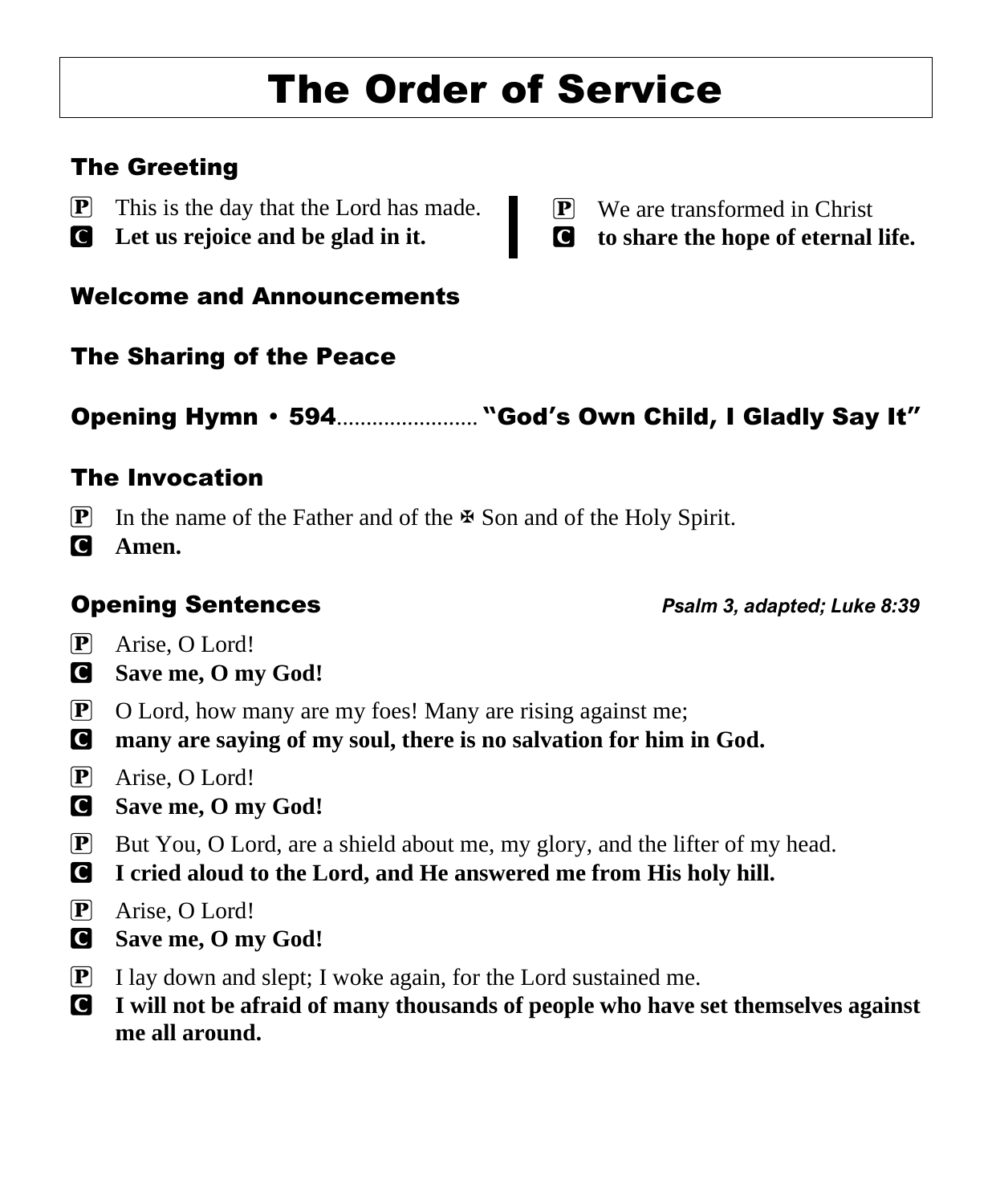- P Salvation belongs to the Lord; Your blessing be on Your people! Arise, O Lord!
- C **Save me, O my God!**
- $\boxed{\mathbf{P}}$  Return to your home,
- C **and declare how much God has done for you.**

# Confession and Absolution *Isaiah 65:8-9*

- P Dear friends in Christ, we come before our Lord in confession, no longer as slaves, but as God's own children and as heirs of all He graciously gives. At the same time,
- C **we confess that we often remain captive and enslaved to our sin and have neglected the name that God has given us as His children.**
- $\mathbf{P}$  Like those in Isaiah's day, we are a rebellious people who walk in a way that is neither good nor faithful, following our own devices and desires.

C **We, on our own, have no right to be called God's heirs or to receive His blessings.**

- P We forget Christ's power and victory and all we ever need fear in this body and life.
- P Since we are gathered to hear God's Word, call upon Him in prayer and praise, and receive the body and blood of our Lord Jesus Christ in the fellowship of this altar, let us first consider our unworthiness and confess before God and one another that we have sinned in thought, word, and deed, and that we cannot free ourselves from our sinful condition. Together as His people, let us take refuge in the infinite mercy of God, our heavenly Father, seeking His grace for the sake of Christ, and saying: God, be merciful to me, a sinner.
- C **Almighty God, have mercy upon us, forgive us our sins, and lead us to everlasting life. Amen.**
- P Almighty God in His mercy has given His Son to die for you and for His sake forgives you all your sins. As a called and ordained servant of Christ, and by His authority, I therefore forgive you all your sins in the name of the Father and of the  $\mathbb{R}$  Son and of the Holy Spirit.
- C **Amen.**

The Introit .........................................................................*Psalm 71:20-24; antiphon: v. 3*

- $\boxed{\mathbf{P}}$  Be to me a rock of refuge,
- C **to which I may continually come;**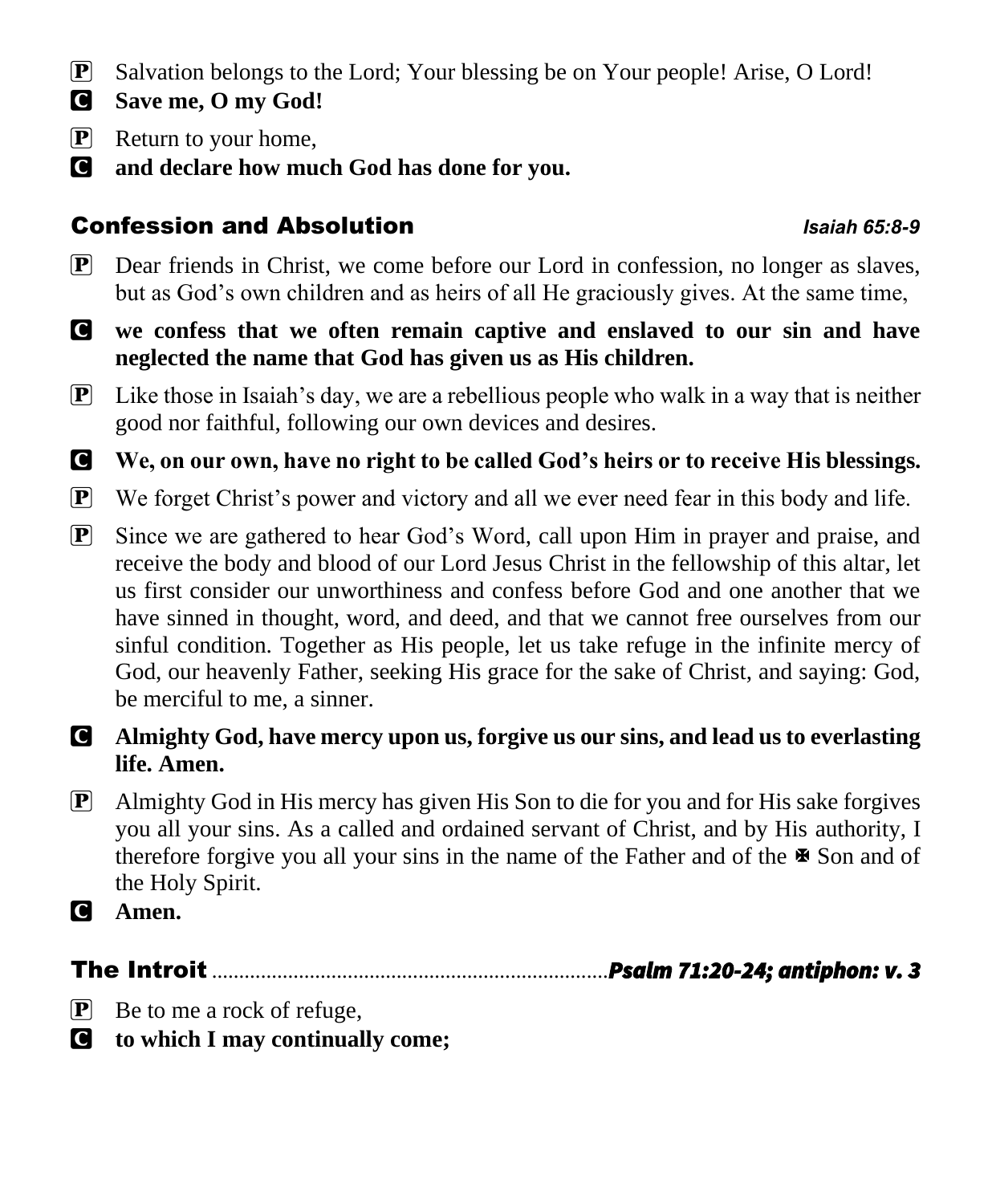- $\overline{P}$  You have given the command to save me,
- C **for You are my rock and my fortress.**
- $\mathbf{P}$  You who have made me see many troubles and calamities
- C **will revive me again;**
- $\boxed{\mathbf{P}}$  from the depths of the earth,
- C **You will bring me up again.**
- $\overline{P}$  You will increase my greatness
- C **and comfort me again.**
- P I will also praise You with the harp
- C **for Your faithfulness, O my God;**
- P I will sing praises to You with the lyre,
- C **O Holy One of Israel.**
- $\boxed{\mathbf{P}}$  My lips will shout for joy when I sing praises to You;
- C **my soul also, which You have redeemed.**
- $\boxed{\mathbf{P}}$  And my tongue will talk of Your righteous help all the day long,
- C **for they have been put to shame and disappointed who sought to do me hurt.**
- C **Glory be to the Father and to the Son and to the Holy Spirit; as it was in the beginning, is now, and will be forever. Amen.**
- $\mathbf{P}$  Be to me a rock of refuge,
- C **to which I may continually come;**
- P You have given the command to save me,
- C **for You are my rock and my fortress.**

# The Kyrie  $\sim$  Lord, Have Mercy *Mark 10:47*

- $\boxed{\mathbf{P}}$  O Lord, as salvation belongs to You,
- C **have mercy upon us.**
- $\boxed{\mathbf{P}}$  O Christ, as You drove out the legion of demons from the man,
- C **have mercy upon us.**
- $\mathbf{P}$  O Lord, as we are heirs according to Your promise,
- C **have mercy upon us.**

Hymn of Praise 825 ........................................**"**Rise**,** Shine**,** You People**"**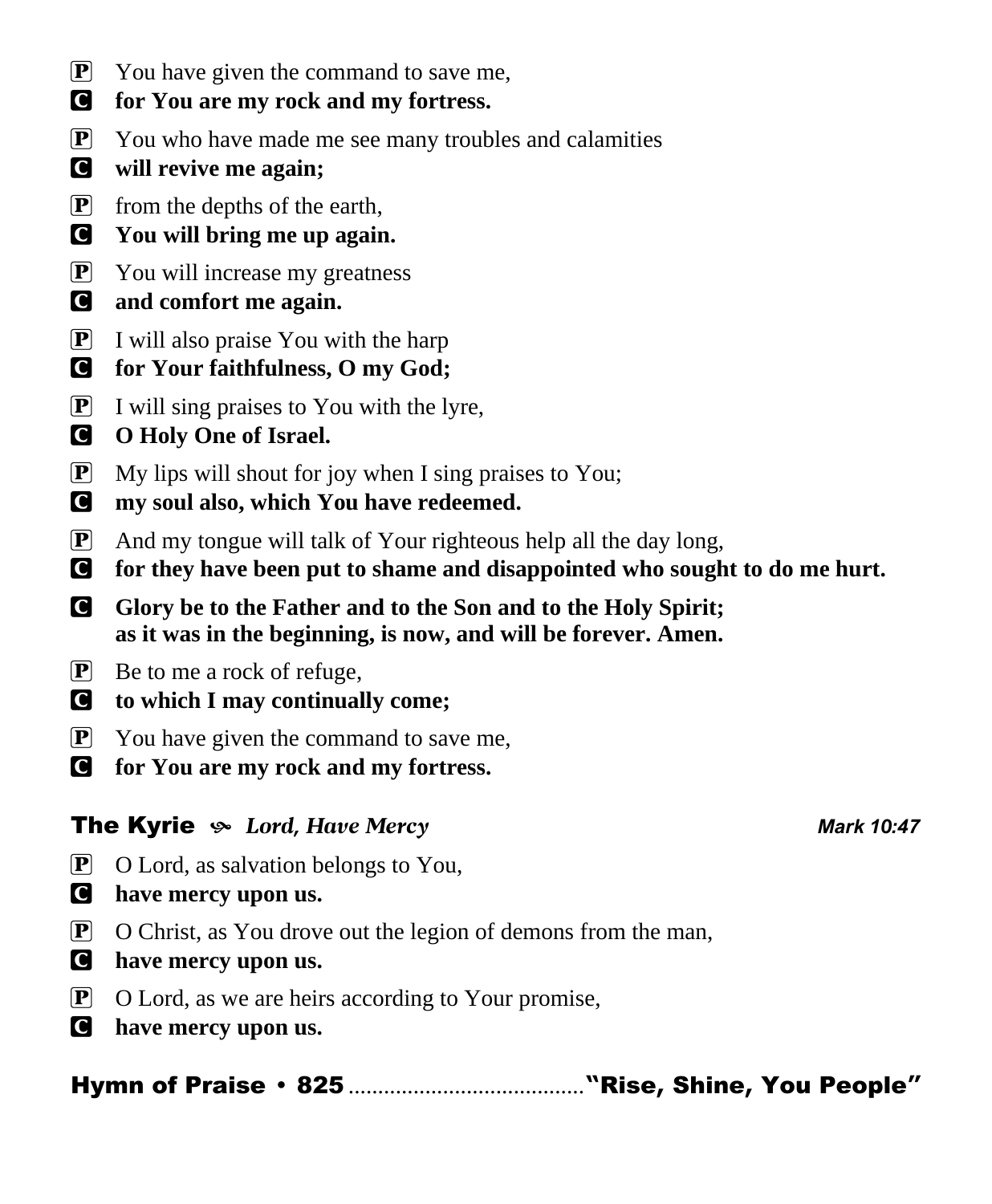# The Salutation *2 Timothy 4:22*

- P The Lord be with you.
- C **And also with you.**

# The Prayer of the Day

- P Let us pray.
- P O God, You have prepared for those who love You such good things as surpass our understanding.
- **C** Cast out all sins and evil desires from us, and pour into our hearts Your Holy **Spirit to guide us into all blessedness;**
- P through the same Jesus Christ, Your Son, our Lord, who lives and reigns with You and the Holy Spirit, one God, now and forever.

C **Amen.**

# The Old Testament Reading **Isaiah 65:1-9**

I was ready to be sought by those who did not ask for me; I was ready to be found by those who did not seek me. I said, "Here I am, here I am," to a nation that was not called by my name. **<sup>2</sup>** I spread out my hands all the day to a rebellious people, who walk in a way that is not good, following their own devices; **<sup>3</sup>** a people who provoke me to my face continually, sacrificing in gardens and making offerings on bricks; **<sup>4</sup>** who sit in tombs and spend the night in secret places; who eat pig's flesh, and broth of tainted meat is in their vessels; **<sup>5</sup>** who say, "Keep to yourself, do not come near me, for I am too holy for you." These are a smoke in my nostrils, a fire that burns all the day.

**<sup>6</sup>** Behold, it is written before me: "I will not keep silent, but I will repay; I will indeed repay into their lap **<sup>7</sup>** both your iniquities and your fathers' iniquities together, says the LORD; because they made offerings on the mountains and insulted me on the hills, I will measure into their lap payment for their former deeds."

**<sup>8</sup>** Thus says the LORD: "As the new wine is found in the cluster, and they say, 'Do not destroy it, for there is a blessing in it,' so I will do for my servants' sake and not destroy them all. **<sup>9</sup>** I will bring forth offspring from Jacob and from Judah possessors of my mountains; my chosen shall possess it, and my servants shall dwell there."

- $[P]$  This is the Word of the Lord.
- C **Thanks be to God.**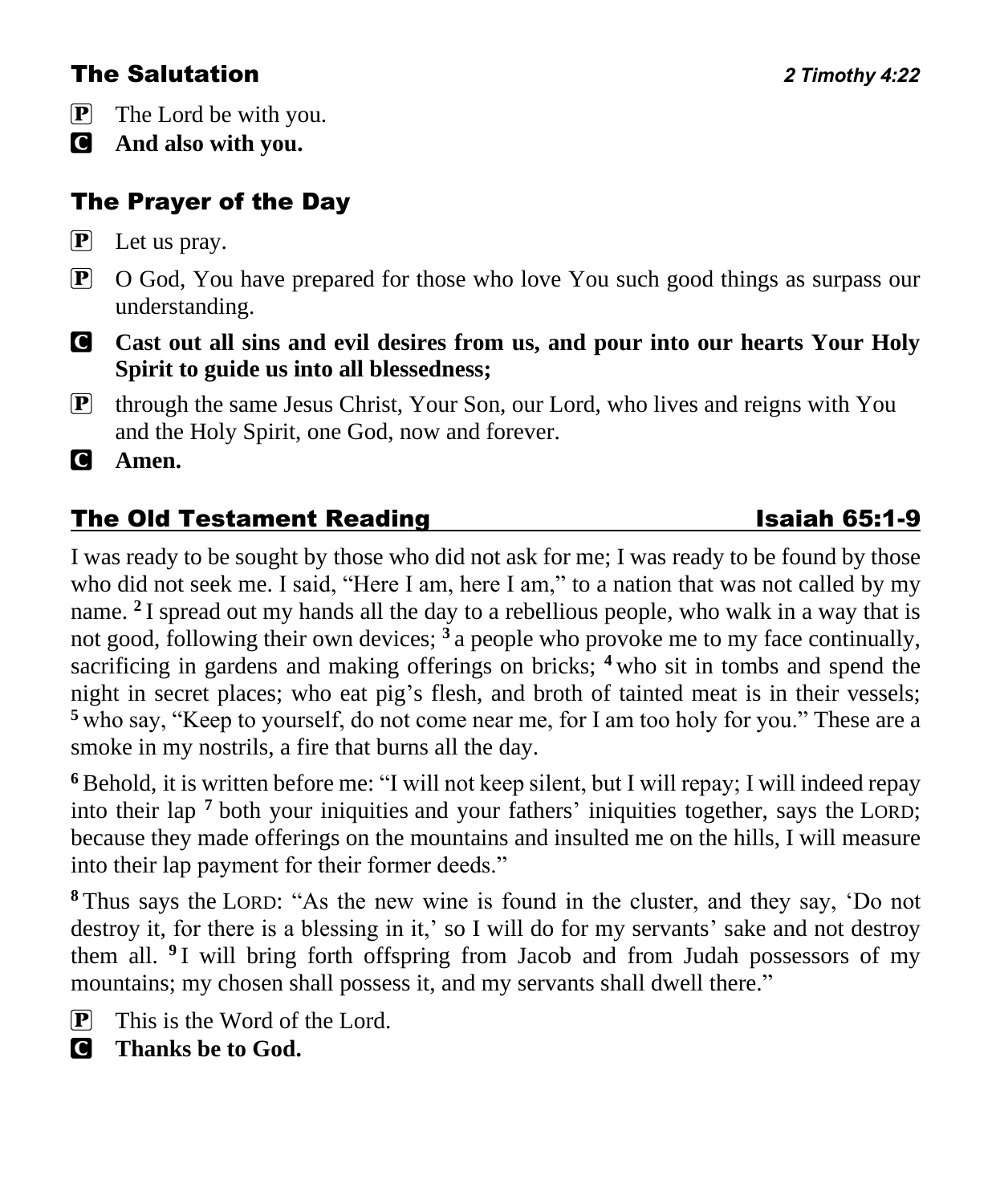**3 :23** Now before faith came, we were held captive under the law, imprisoned until the coming faith would be revealed. **<sup>24</sup>** So then, the law was our guardian until Christ came, in order that we might be justified by faith. **<sup>25</sup>**But now that faith has come, we are no longer under a guardian, **<sup>26</sup>** for in Christ Jesus, you are all sons of God, through faith. **<sup>27</sup>** For as many of you as were baptized into Christ have put on Christ. **<sup>28</sup>** There is neither Jew nor Greek; there is neither slave nor free; there is no male and female, for you are all one in Christ Jesus. **<sup>29</sup>** And if you are Christ's, then you are Abraham's offspring, heirs according to promise.

**4** I mean that the heir, as long as he is a child, is no different from a slave, though he is the owner of everything, **<sup>2</sup>** but he is under guardians and managers until the date set by his father. **<sup>3</sup>** In the same way, we also, when we were children, were enslaved to the elementary principles of the world. **<sup>4</sup>** But when the fullness of time had come, God sent forth his Son, born of woman, born under the law, **<sup>5</sup>** to redeem those who were under the law, so that we might receive adoption as sons. **<sup>6</sup>** And because you are sons, God has sent the Spirit of his Son into our hearts, crying, "Abba! Father!" **<sup>7</sup>** So you are no longer a slave, but a son, and if a son, then an heir through God.

- $\mathbf{P}$  This is the Word of the Lord.
- C **Thanks be to God.**

# The Children's Message

Verse *Luke 8:39a*

C **Alleluia. Return to your home, and declare how much God has done for you. Alleluia.** 

# The Holy Gospel Luke 8:26-39

**P** The Holy Gospel according to St. Luke, the eighth chapter.

**G** Glory to You, O Lord.

**<sup>26</sup>** Then they sailed to the country of the Gerasenes, which is opposite Galilee. **<sup>27</sup>** When Jesus had stepped out on land, there met him a man from the city who had demons. For a long time, he had worn no clothes, and he had not lived in a house but among the tombs. **<sup>28</sup>** When he saw Jesus, he cried out and fell down before him and said with a loud voice, "What have you to do with me, Jesus, Son of the Most High God? I beg you, do not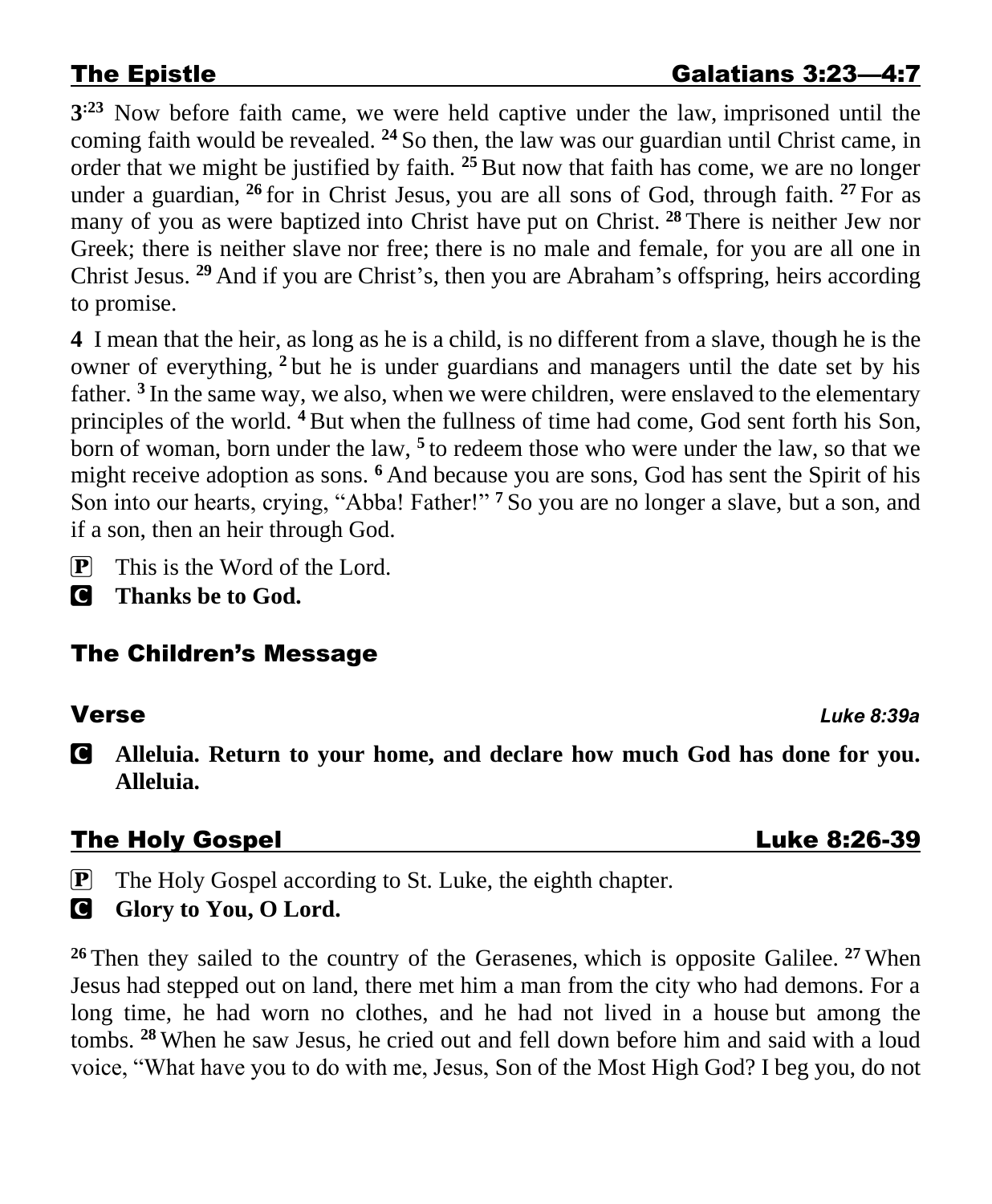torment me." **<sup>29</sup>** For he had commanded the unclean spirit to come out of the man. (For many a time, it had seized him. He was kept under guard and bound with chains and shackles, but he would break the bonds and be driven by the demon into the desert.) **<sup>30</sup>** Jesus then asked him, "What is your name?" And he said, "Legion," for many demons had entered him. **<sup>31</sup>** And they begged him not to command them to depart into the abyss. **<sup>32</sup>** Now a large herd of pigs was feeding there on the hillside, and they begged him to let them enter these. So he gave them permission. **<sup>33</sup>** Then the demons came out of the man and entered the pigs, and the herd rushed down the steep bank into the lake and drowned.

**<sup>34</sup>** When the herdsmen saw what had happened, they fled and told it in the city and in the country. **<sup>35</sup>** Then people went out to see what had happened, and they came to Jesus and found the man from whom the demons had gone, sitting at the feet of Jesus, clothed and in his right mind, and they were afraid. **<sup>36</sup>** And those who had seen it told them how the demon-possessed man had been healed. **<sup>37</sup>** Then all the people of the surrounding country of the Gerasenes asked him to depart from them, for they were seized with great fear. So he got into the boat and returned. **<sup>38</sup>** The man from whom the demons had gone begged that he might be with him, but Jesus sent him away, saying, **<sup>39</sup>** "Return to your home, and declare how much God has done for you." And he went away, proclaiming throughout the whole city how much Jesus had done for him.

- $\boxed{\mathbf{P}}$  This is the Gospel of the Lord.
- C **Praise to You, O Christ.**

# Sermon Hymn ........................................................................................**"**By Faith**"**

- **1. By faith we see the hand of God In the light of creation's grand design, In the lives of those who prove His faithfulness Who walk by faith and not by sight.**
- **2. By faith our fathers roamed the earth, With the power of His promise in their hearts, Of a holy city built by God's own hand, A place where peace and justice reign.**
- *Refrain:* **We will stand as children of the promise. We will fix our eyes on Him our soul's reward Till the race is finished and the work is done, We'll walk by faith and not by sight.**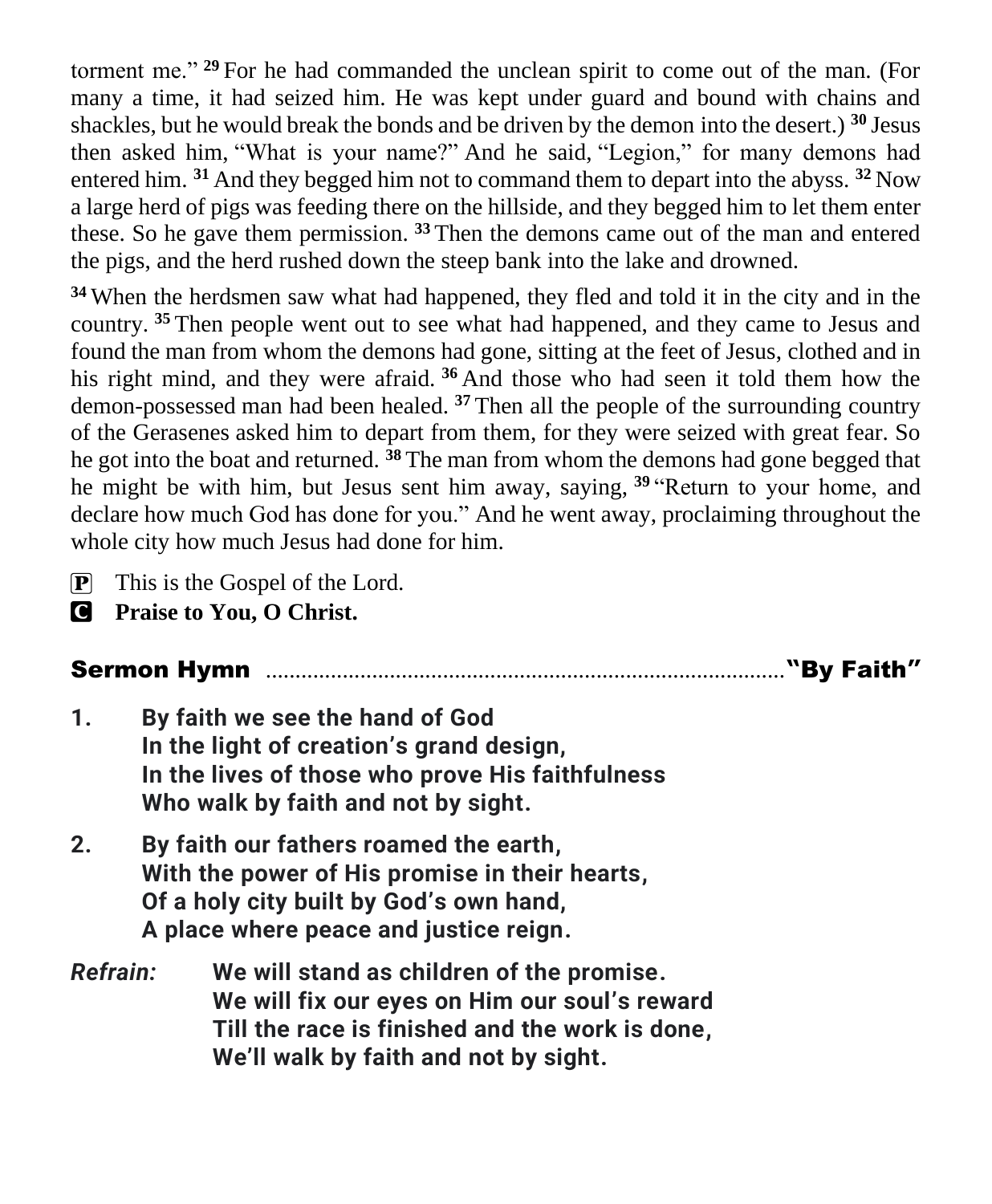- **3. By faith the prophets saw a day When the longed-for Messiah would appear, With the power to break the chains of sin and death And rise triumphant from the grave.**
- **4. By faith the church was called to go In the power of the Spirit to the lost To deliver captives and to preach good news In every corner of the earth.** *(Refrain)*
- **5. By faith this mountain shall be moved, And the power of the gospel shall prevail. For we know in Christ, all things are possible For all who call upon His name.** *(Refrain)*

**By Faith. Keith Getty, Kristyn Getty, Stuart Townend. 2009 Thankyou Music (Admin. by Capitol CMG Publishing) Getty Music Publishing (Admin. by Music Services, Inc.) CCLI Song #5469291. CCLI Copyright License # 20053533. CCLI Streaming License #20897751**

# The Sermon

## The Nicene Creed

C **I believe in one God, the Father Almighty, maker of heaven and earth and of all things visible and invisible.**

**And in one Lord Jesus Christ, the only-begotten Son of God, begotten of His Father before all worlds, God of God, Light of Light, very God of very God, begotten, not made, being of one substance with the Father, by whom all things were made; who for us men and for our salvation came down from heaven and was incarnate by the Holy Spirit of the virgin Mary and was made man; and was crucified also for us under Pontius Pilate. He suffered and was buried. And the third day He rose again according to the Scriptures and ascended into heaven and sits at the right hand of the Father. And He will come again with glory to judge both the living and the dead, whose kingdom will have no end.**

**And I believe in the Holy Spirit, the Lord and giver of life, who proceeds from the Father and the Son, who with the Father and the Son together is worshiped and glorified, who spoke by the prophets.** 

**And I believe in one holy Christian and apostolic Church, I acknowledge one Baptism for the remission of sins, and I look for the resurrection of the dead and the life of the world to come. Amen.**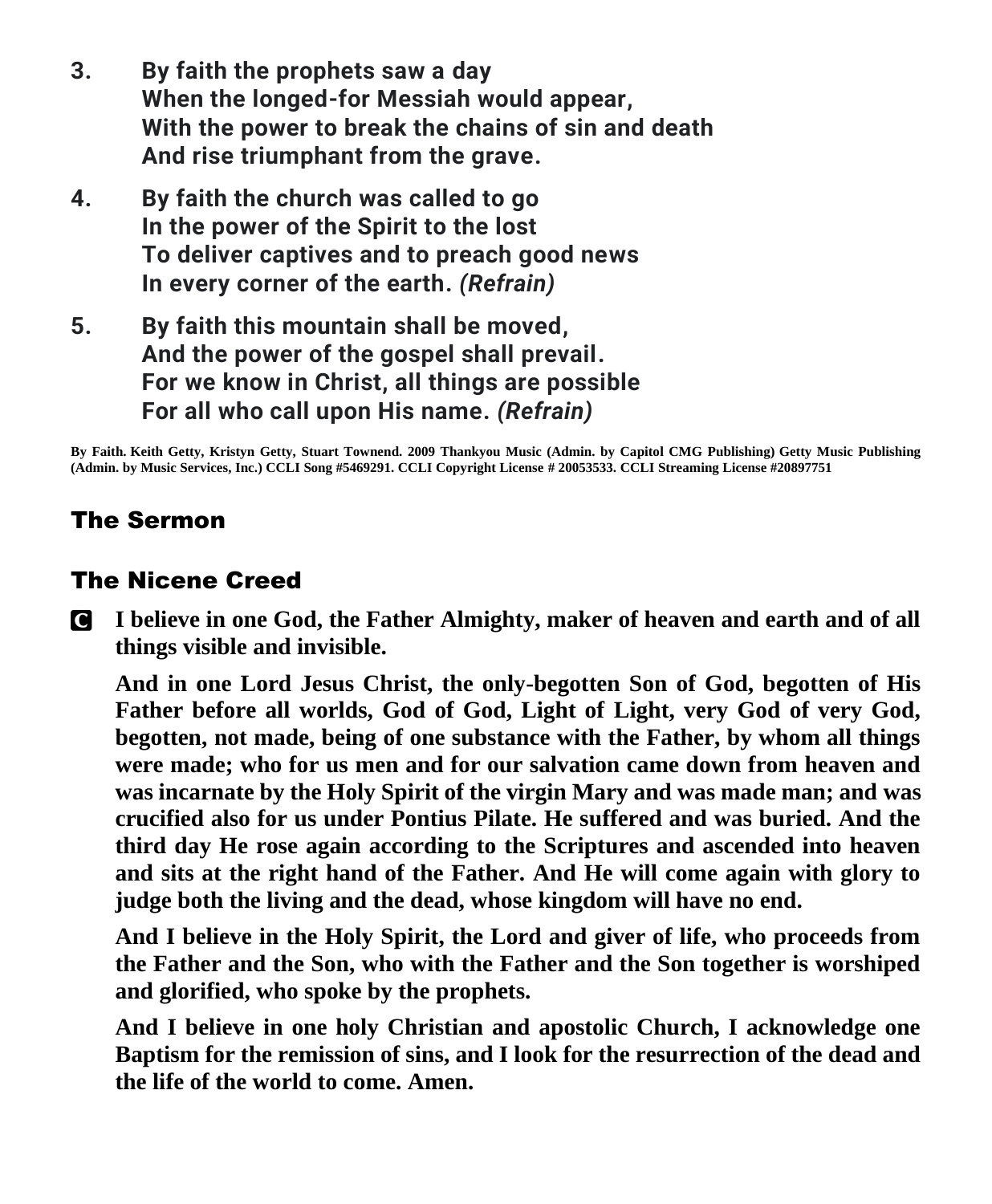# **Catechism**

 $\mathbf{P}$  As we have prayed the prayer our Lord has taught us and being continually reminded of Christ's victory over Satan won for us, we reflect upon the petitions of the Lord's Prayer as we go about our days in His name. In the Sixth Petition, we pray,

# C **And lead us not into temptation.**

- P What does this mean?
- C **God tempts no one. We pray in this petition that God would guard and keep us, so that the devil, the world, and our sinful nature may not deceive us or mislead us into false belief, despair, and other great shame and vice. Although we are attacked by these things, we pray that we may finally overcome them and win the victory.**
- P In the Seventh Petition, we pray:
- C **But deliver us from evil.**
- $\overline{P}$  What does this mean?
- C **We pray in this petition, in summary, that our Father in heaven would rescue us from every evil of body and soul, possessions and reputation, and finally, when our last hour comes, give us a blessed end, and graciously take us from this valley of sorrow to Himself in heaven.**

# The Offering

**Three ways to give: at church** (the offering plate is at the entrance to the sanctuary); **online giving** at **[www.holycrossstegen.org](http://www.holycrossstegen.org/)**; **by mail**

Offertory Hymn 846...................**"**Your Hand**,** O Lord**,** in Days of Old**"**

# The Prayer of the Church

- P God the Father Almighty, You so loved the world that You gave Your only-begotten Son
- C **to save us from our sin and to make us Your children and heirs of all Your blessings through faith in Him.**
- $\mathbf{P}$  As You have destroyed the lasting penalties of our sin, eternal death, and the power of the devil,
- C **help us to live each day knowing the victory has been won by and through Christ, our Lord.**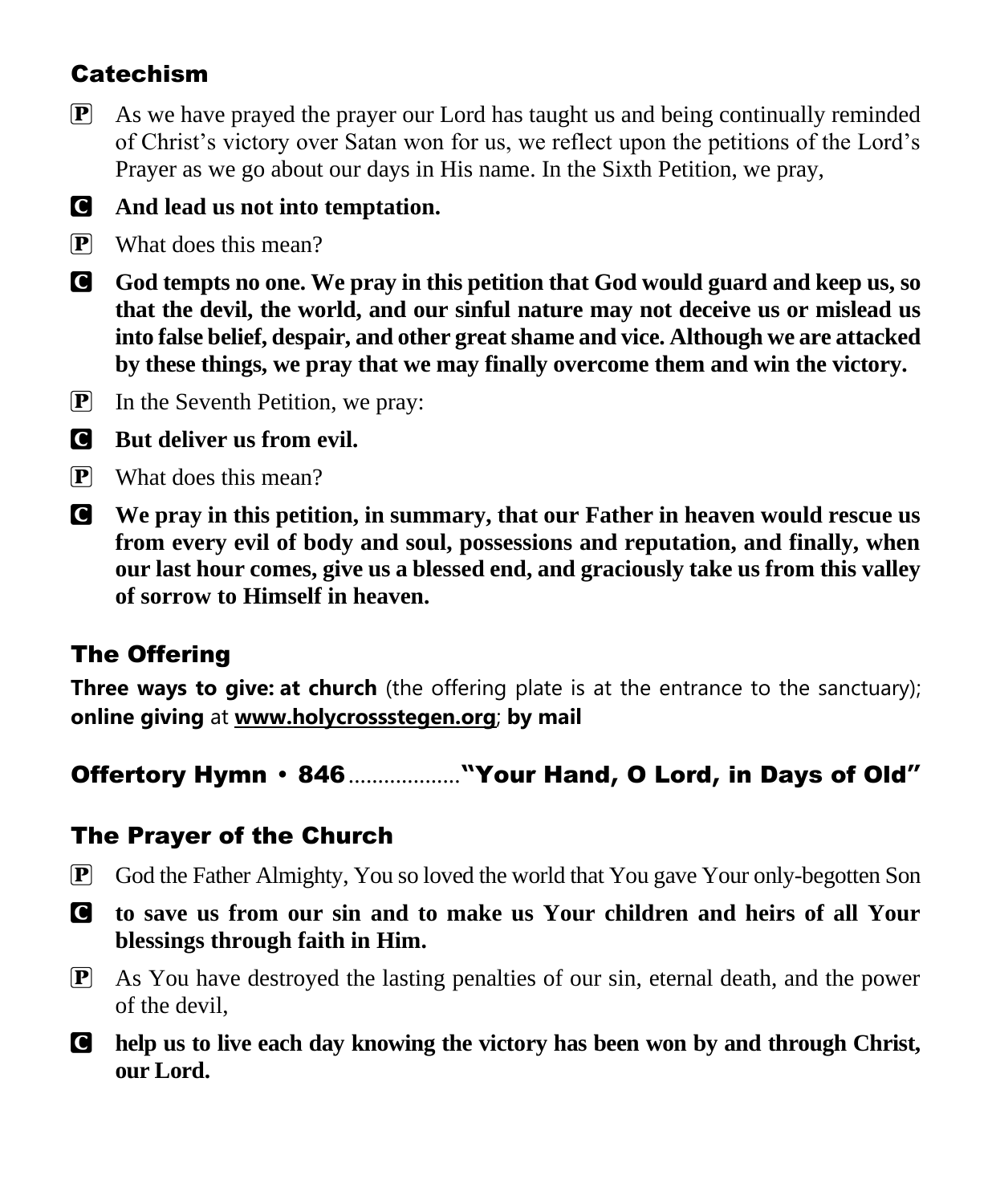- $\boxed{\mathbf{P}}$  We pray for our families: On this celebratory weekend, we pray for fathers,
- C **that they faithfully lead their families and children in the way of Christ and peace;**
- P for mothers,
- C **that they have strength and grace to manage their many responsibilities and to give them joy and fulfillment in their work and duties;**
- P and for children,
- C **that they grow in the faith in which You have called them through Baptism, heirs of Your promises, and develop in all ways pleasing to You.**
- P Lift up all those who are weighed down by the guilt and shame of sin. Release them from their bondage,
- C **and point them to forgiveness at the feet of Jesus.**
- P Lord, walk with all those who are grieving in the shadow of death, [*especially* . . .]. Look with favor upon all who are sick, injured, and recovering, [*especially* . . .]. Comfort them with the hope of the resurrection to eternal life.
- C **Have mercy upon them, and heal them according to Your will.**
- P Strengthen all those who are fighting against the power of Satan. Remind them of Your presence in Your Word and Sacraments. Give hope to all those who are isolated and lonely.
- C **Bring them into the presence of the loving community of Your Church, that they find help and hope among Your people.**
- P Embolden and enliven the faith You have given through Your Spirit as we are in the world but not of the world. Empower us to be Your witnesses in our relationships, our vocations, and among our neighbors, that all may know the power and the victory of Your Son's death and resurrection and rejoice in forgiveness, life, and salvation.

# *Additional petitions may follow.*

- P Into Your hands we commend all for whom we pray, trusting in Your mercy through Your Son, Jesus Christ, our Lord.
- C **Amen.**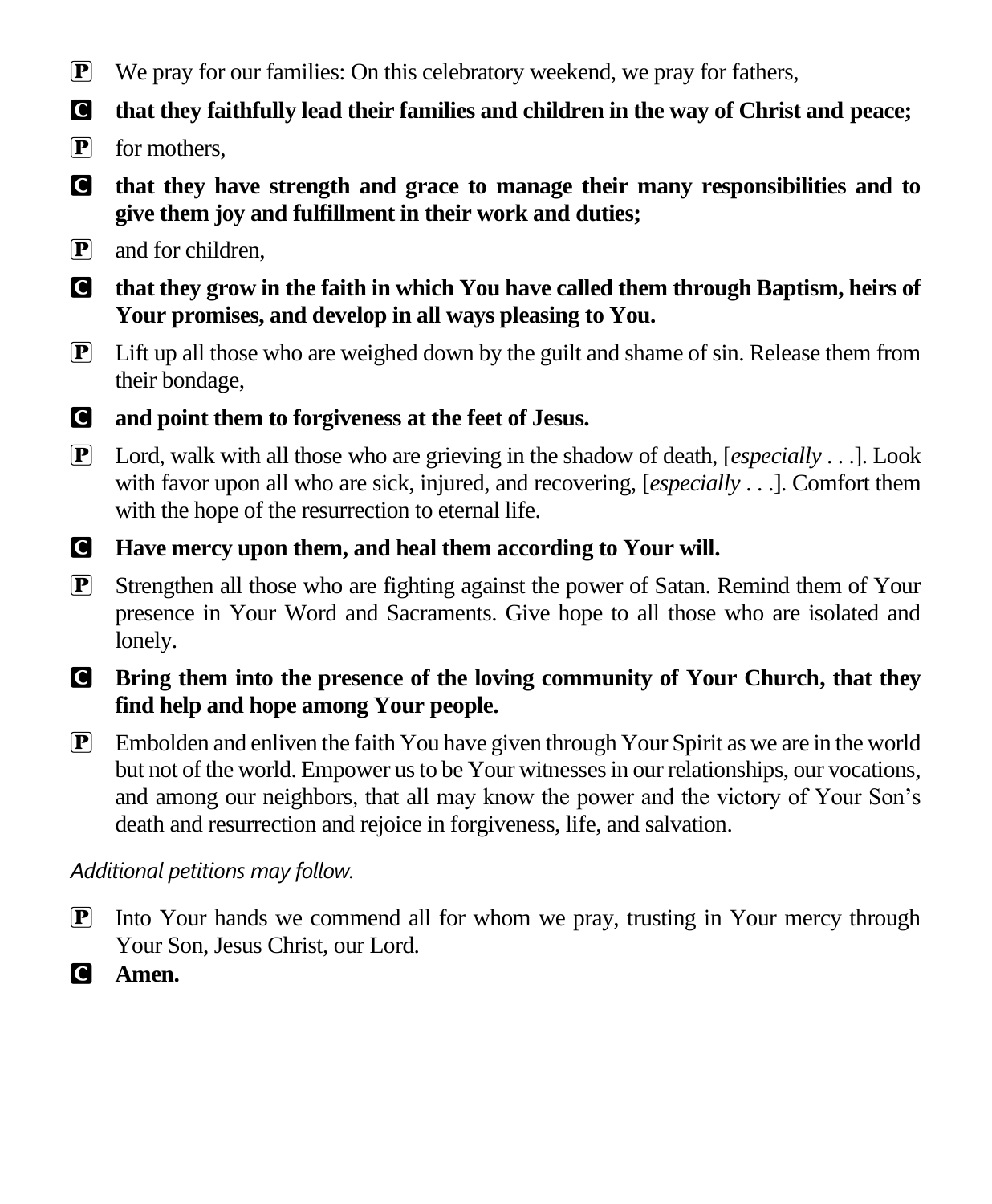# Service of the Sacrament

# The Preface

| $\mathbf{P}$ The Lord be with you.                                              | 2 Timothy 4:22 |
|---------------------------------------------------------------------------------|----------------|
| And also with you.                                                              |                |
| $\boxed{\mathbf{P}}$ Lift up your hearts.<br><b>Q</b> We lift them to the Lord. | Colossians 3:1 |
| $\boxed{\mathbf{P}}$ Let us give thanks to the Lord our God.                    | Psalm 136      |

C **It is right to give Him thanks and praise.** 

# The Proper Preface

 $\mathbf{P}$  It is truly good, right, and proper that we should at all times and in all places give thanks to You, holy Lord, almighty Father, everlasting God, through Jesus Christ, our Lord, who by His power, dominion, sacrificial death, and victorious resurrection has freed all people from the binding chains and darkness of sin, death, and Satan, opening to us the way of everlasting life. Therefore, with angels and archangels and with all the company of heaven, we laud and magnify Your glorious name, evermore praising You and saying:

## The Sanctus *Holy, Holy, Holy Isaiah 6:3; Matthew 21:9*



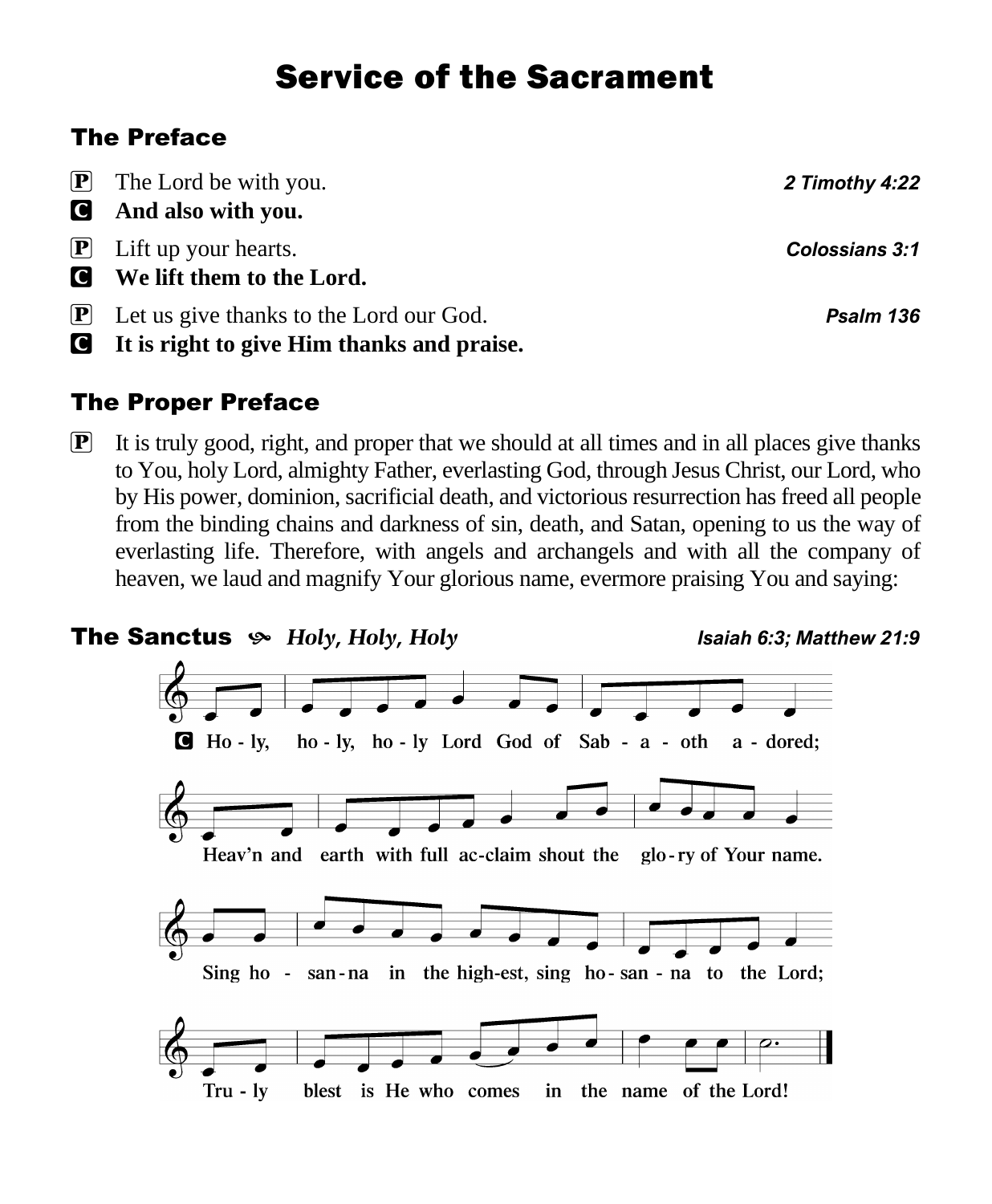# The Prayer of Thanksgiving

P Blessed are You, Lord, victor over Satan, destroyer of eternal death, and giver of eternal life through Your Son, Jesus Christ. Grant us Your Spirit, that we faithfully eat and drink of the fruits of His cross and receive as Your children and heirs the blessings of forgiveness, life, and salvation that come to us in His body and blood. To You alone be all glory, honor, and worship with the Son and the Holy Spirit, one God, now and forever.

C **Amen.**

# The Words of Our Lord *Matthew 26:26-28*

P Our Lord Jesus Christ, on the night when He was betrayed, took bread, and when He had given thanks, He broke it and gave it to the disciples and said: "Take, eat; this is My  $\pm$  body, which is given for you. This do in remembrance of Me."

In the same way also He took the cup after supper, and when He had given thanks, He gave it to them, saying: "Drink of it, all of you; this cup is the new testament in My  $\pm$ blood, which is shed for you for the forgiveness of sins. This do, as often as you drink it, in remembrance of Me."

## The Proclamation of Christ *1 Corinthians 11:26; Revelation 22:20*

- $\mathbf{P}$  As often as we eat this bread and drink this cup, we proclaim the Lord's death until He comes.
- 

## C **Amen. Come, Lord Jesus.**

P O Lord Jesus, only Son of the Father, in giving us Your body and blood to eat and to drink, You lead us to remember and confess Your holy cross and passion, Your blessed death, Your rest in the tomb, Your resurrection from the dead, Your ascension into heaven, and Your coming for the final judgment. So remember us in Your kingdom, and teach us to pray:

# The Lord's Prayer *Matthew 6:9-13*

C **Our Father, who art in heaven, hallowed be Thy name, Thy kingdom come, Thy will be done on earth as it is in heaven; give us this day our daily bread; and forgive us our trespasses as we forgive those who trespass against us; and lead us not into temptation, but deliver us from evil. For Thine is the kingdom and the power and the glory forever and ever. Amen.**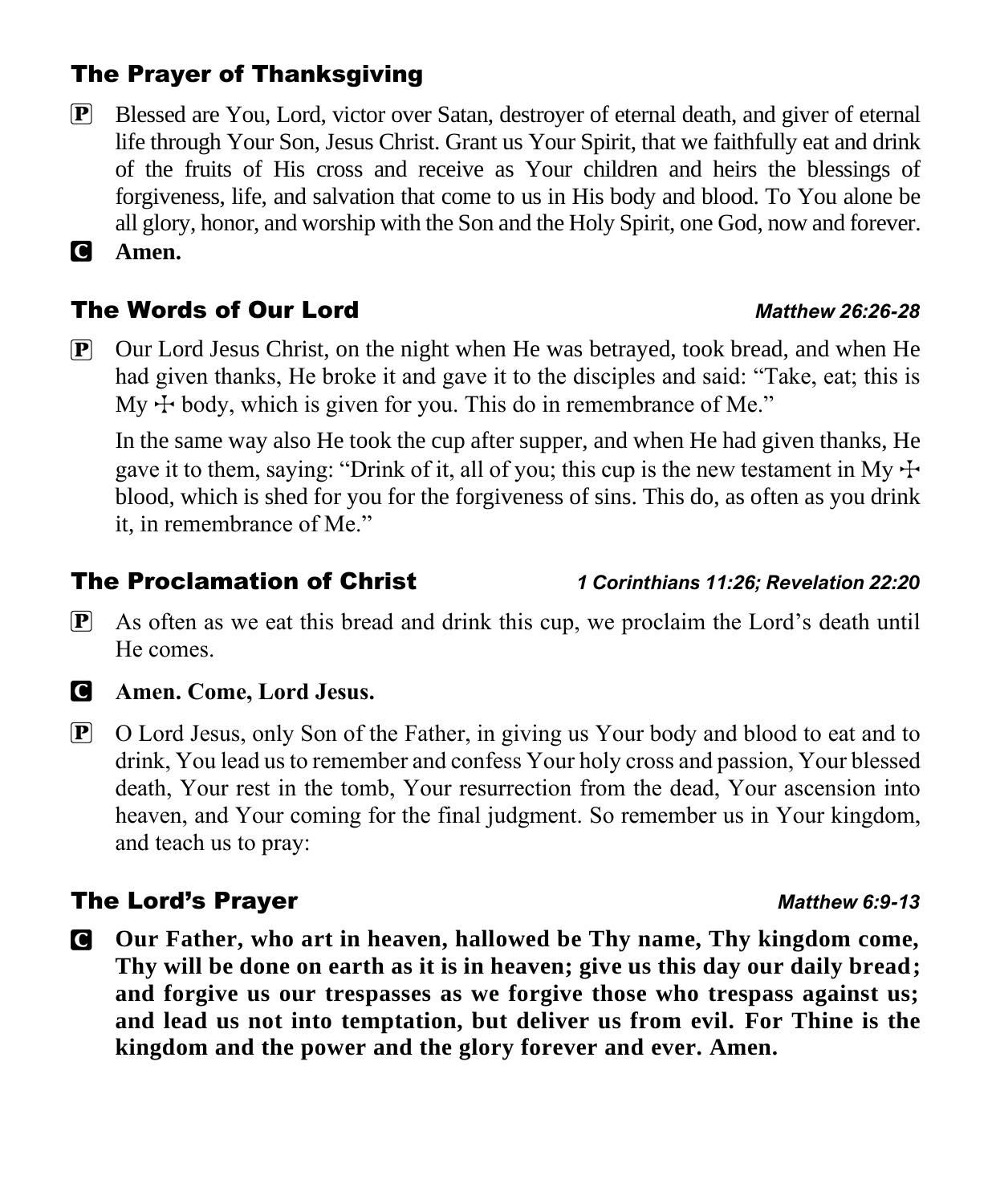# **The Pax Domini**  $\sim$  The Peace of the Lord *John 20:19*

- **P** The peace of the Lord be with you always.
- C **Amen.**





**The Distribution of Holy Communion** • The Bible teaches that Jesus gives us His very body and blood along with bread and wine. We believe the Lord's Supper is a means of grace in that it provides forgiveness of sins and strengthening of our faith. The Bible also teaches us to examine ourselves prior to receiving the meal.

Participants are encouraged to ask these questions: Do I believe that I am a sinner and am truly sorry for my sins? Do I believe Jesus Christ is my Savior and that it is His true body and blood given to me along with the bread and wine? Do I intend with the help of God to repent of sin as I seek to follow Him?

If you have not been instructed in this teaching on Holy Communion, are in doubt, or hold to a different confession of faith, please come forward and cross your arms to indicate that you would like a blessing.

Communion Hymn 541............ **"'**Away from Us!**'** the Demon Cried**"** Communion Hymn 656.................... **"**A Mighty Fortress Is Our God**"**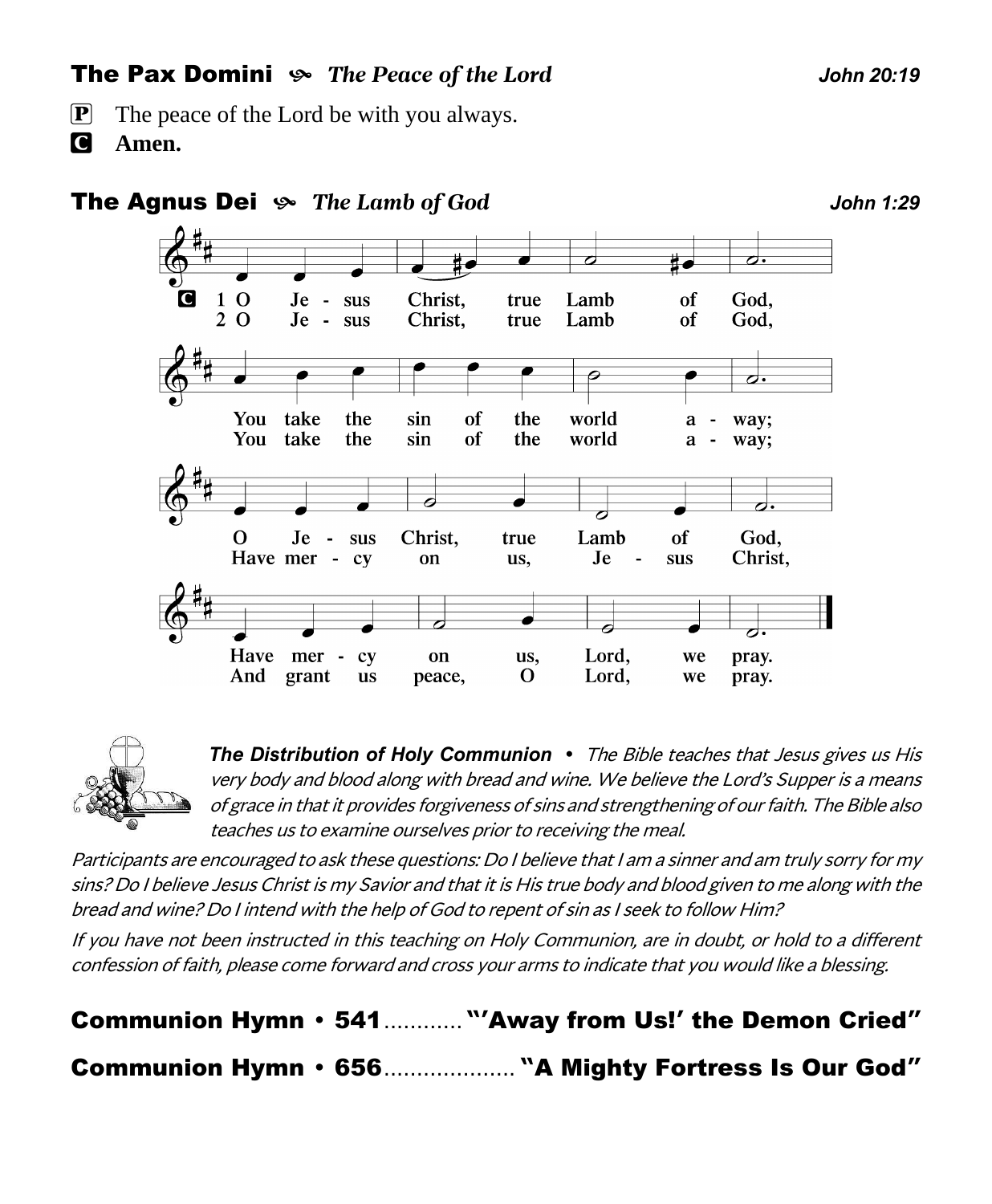Post-Communion Canticle .............................................. The Nunc Dimittis



# Post-Communion Thanksgiving

 $\left| \mathbf{P} \right|$  Let us pray.

We give thanks to You, almighty God, that You call us Your children, heirs of the blessings You bestow without any merit or worthiness in us. We thank You for the victory won for us out of Your mercy and for feeding us with this foretaste of the feast to come when all Your heirs will be free from sin and sorrow; through Jesus Christ, Your Son, our Lord, who lives and reigns with You and the Holy Spirit, one God, now and forever.



C **Amen.**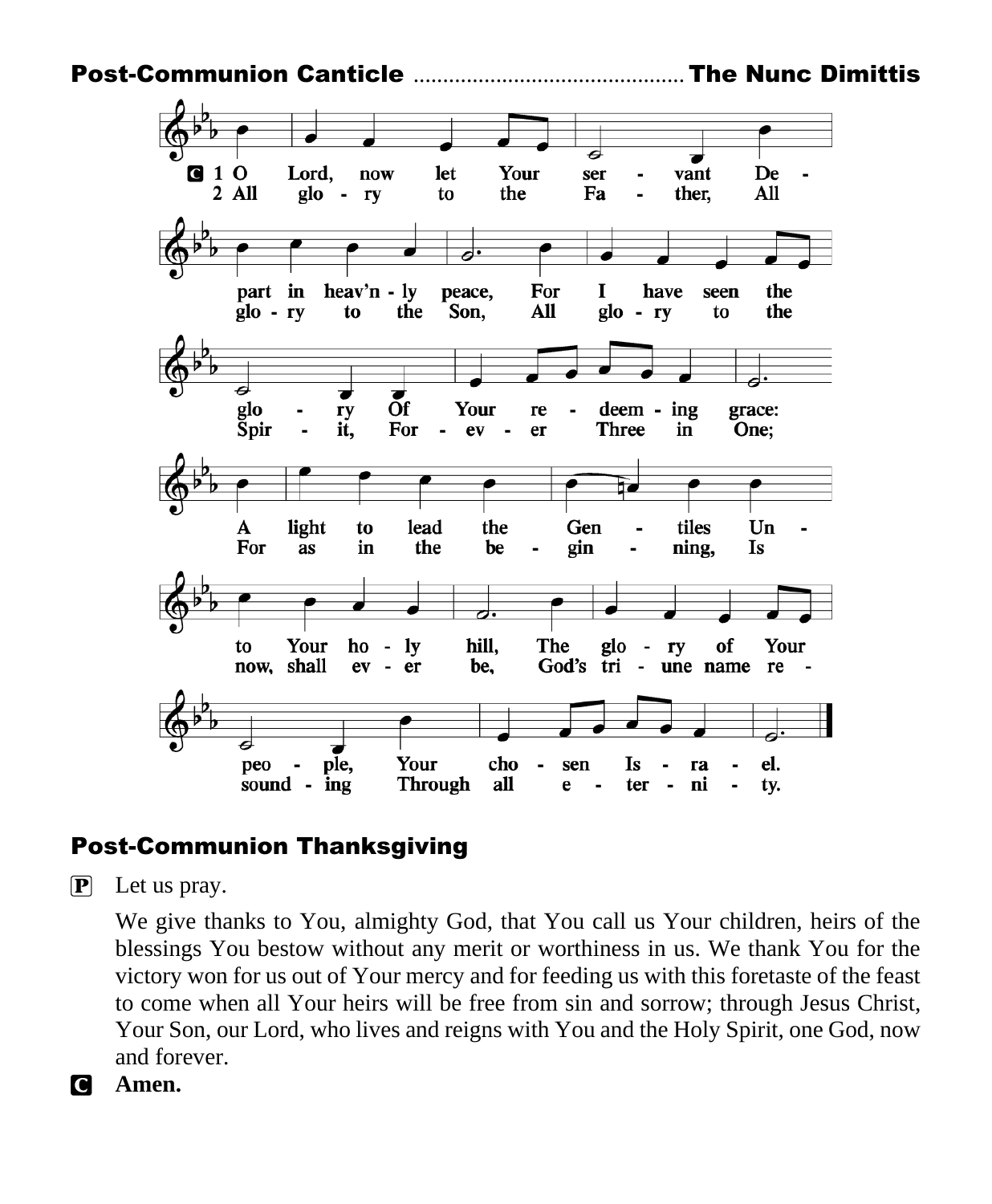# Closing Sentences *Psalm 3:7; Luke 8:39*

P Arise, O Lord!

C **Save me, O my God!**

- P Return to your home,
- C **and declare how much God has done for you.**

# The Benediction *Numbers 6:24-26*

 $\mathbf{P}$  The Lord bless you and keep you. The Lord make His face shine on you and be gracious to you. The Lord look upon you with favor and  $\pm$  give you peace.

C **Amen.**

Closing Hymn 744 ....................................................... **"**Amazing Grace**"**

# <u>Serving Today:</u><br>Pastor Craig Reiter

# .<br>Orqanist: Michael 4itzsimmons<br>Keyboardist: Christa Reiter

## *Acknowledgements*

*Creative Worship for the Lutheran Parish*, Series C, Quarter 3, Copyright © 2022 Concordia Publishing House. All rights reserved. Used by permission.

Divine Service Setting Four from *Lutheran Service Book* © 2006 Concordia Publishing House. Reprinted with permission.

Scripture quotations are from *The Holy Bible, English Standard Version*, copyright © 2001 by Crossway Bibles, a division of Good News Publishers. Used by permission. All rights reserved.

Created by *Lutheran Service Builder* © 2022 Concordia Publishing House.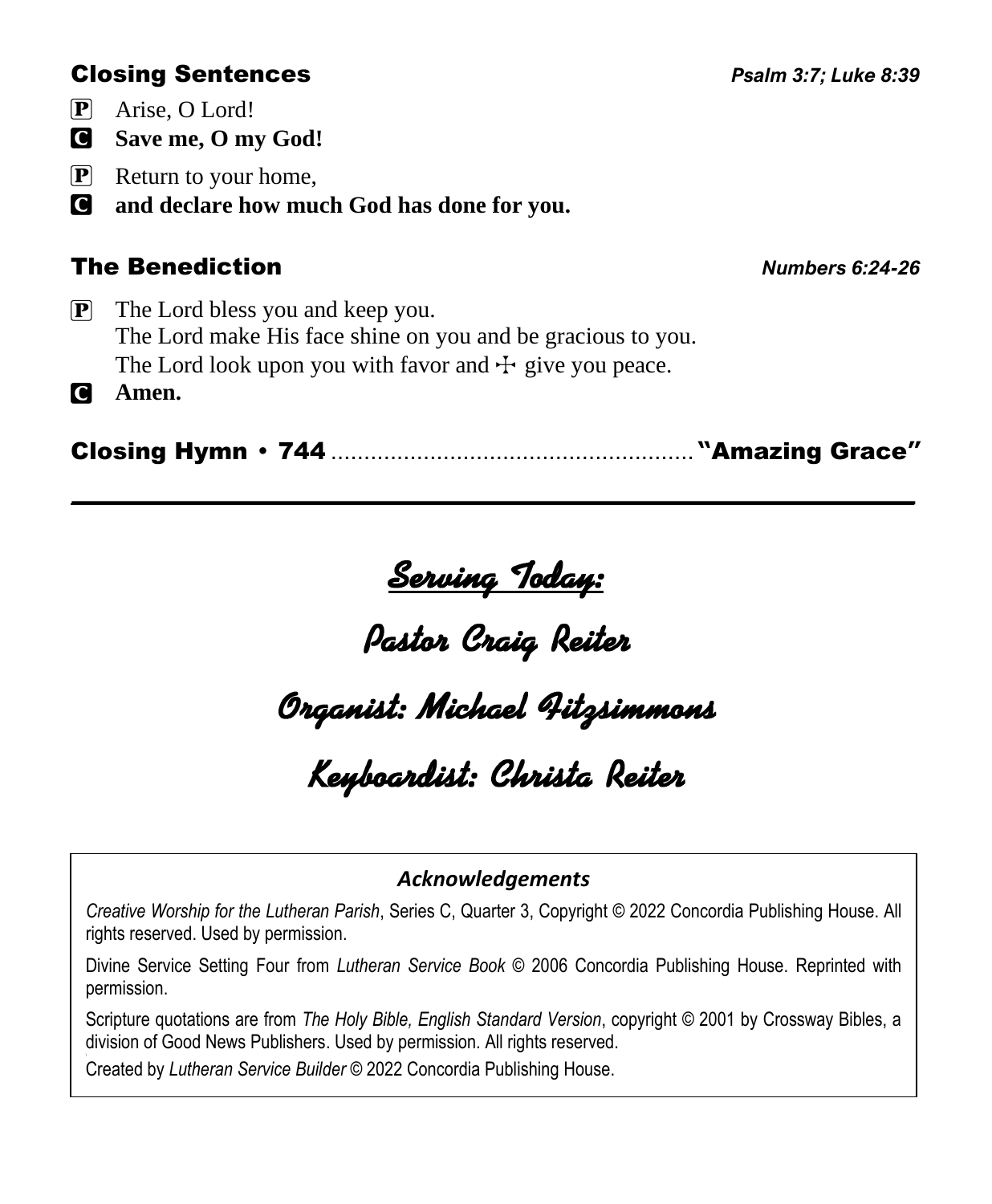# What He Said—He Did

*Galatians 3:26-29 For in Christ Jesus, you are all sons of God, through faith. For as many of you as were baptized into Christ have put on Christ. There is neither Jew nor Greek; there is neither slave nor free; there is no male and female, for you are all one in Christ Jesus. And if you are Christ's, then you are Abraham's offspring, heirs according to promise.* 

*The promise Paul talks about in our reading from Galatians is the promise God made to Abraham. This promise had three parts. You can read about it in Genesis 12. God promised Abraham land and descendants. That was music to the ears of a wandering and aging nomad who didn't have any children. But the third part of God's promise was the most intriguing*⎯*that through Abraham, all the nations of the earth would be blessed. Was this a riddle? How could the whole world be blessed through one man?*

*Riddle though it may seem, "with God, all things are possible" (Matthew 19:26b). Now in due time, the promise was fulfilled, in the birth of Jesus. "But when the fullness of time had come, God sent forth His Son, born of woman, born under the Law, to redeem those who were under the Law, so that we might receive adoption as sons" (Galatians 4:4-5).*

*While Jesus was God's Son, He was also Abraham's descendant (see Matthew 1:1), and Jesus had an intimate relationship with His Heavenly Father. In fact, He said, "I and the Father are One" (John 10:30). Jesus also had full knowledge of His human ancestry, going all the way back to Abraham.*